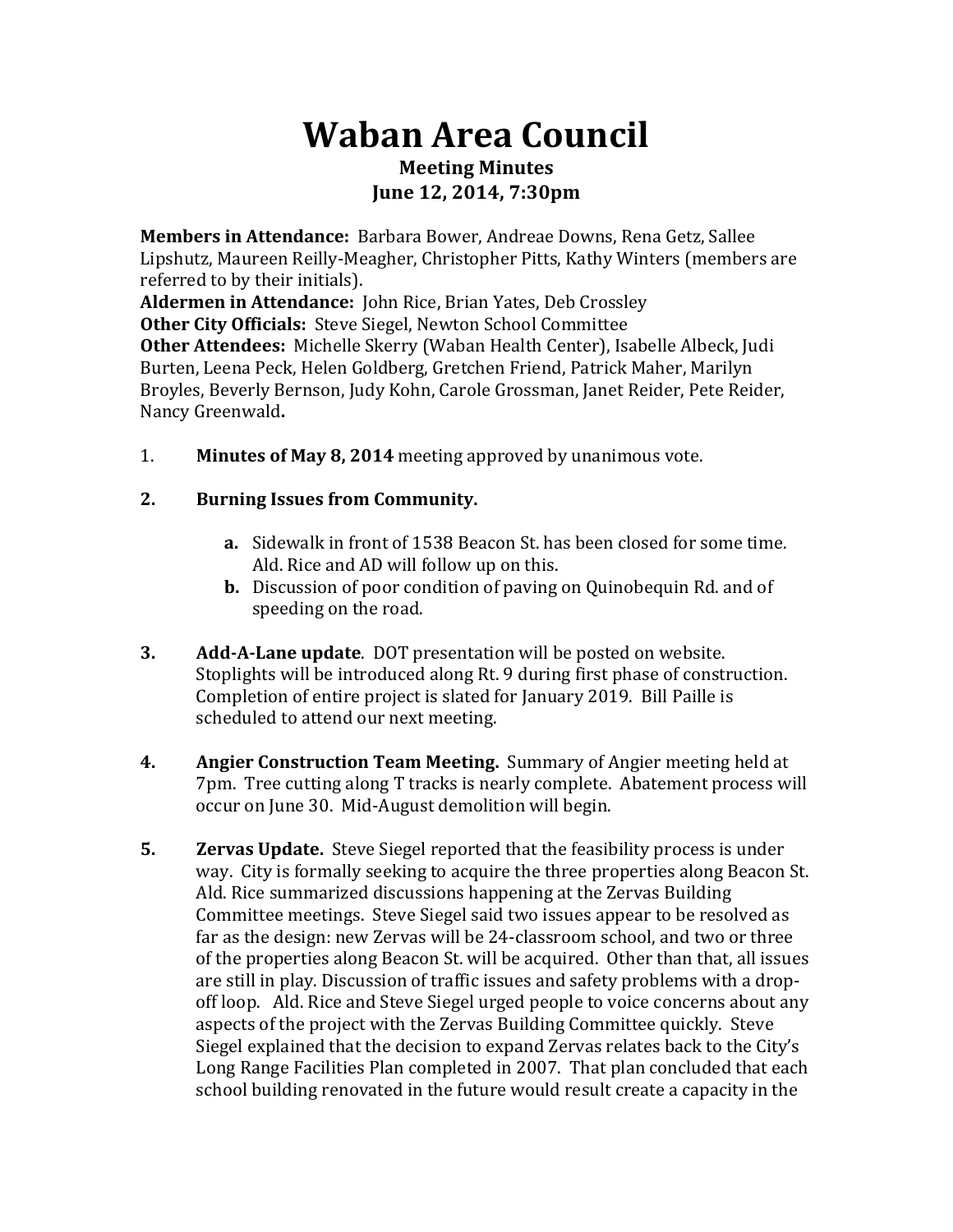mid to upper 400s. It is a 20-year plan designed to expand capacity throughout the system.

- **6. WLC.** Voting will move to WLC. Parking lot will be paved over the summer and handicap ramp will be put in.
- **7.** St. Philip Neri. No news to report.
- **8. Ald. Yates** reported that the City budget has been adopted by the Board of Alderman and signed by the Mayor.
- **9. Waban Health Center.** Michelle Skerry of Waban Health Center introduced herself to the community. WHC is under new ownership and they look forward to being part of the community.
- **10. Zoning Relief Panel**. Video of May 1 zoning presentation will be on NewTV. It is available for viewing on website. CP will email Newtonville Area Council and let them know they can link to the website. **KW will email Candace** Havens and ask if they will provide a link.
- **11.** Newton Consolidated Plan. Information on the plan is posted on our website. There is a survey residents can fill out regarding priorities for the consolidated plan. The survey is linked on our website.
- **12. Friends of the Quinobequin.** Rep. Balser informed MRM that there is a \$250K insertion into a bond bill for improvements to a path from Rt.9 to Washington St. along the parkway. MRM provided an update on request to Mass. Department of Conservation and Recreation for matching funds for improvements to the path.
- **13.** Silent Auction Update. Raised \$2800 through the silent auction. Diane Khalaj, owner of Walnut Market in Newton Highlands, did a lot of work on the auction. MRM noted that SL single-handedly pulled the auction together.
- **14. E-Mail Systems.** Motion to use Mailchimp as our email system. **5** of 6 members present voted in favor, MRM abstained.
- 15. WAC Catchment Area. RG, AD, and KW will work on issue of expanding/defining catchment area.
- **16. Community Outreach.** CP suggested that if we have something that is of urgent need the WIS could email its list of 3000 plus and offered to be the point person with WIS for that.
- **17.** Financial Management of WAC Funds. RG suggested we obtain our own tax ID number and open a bank account. Motion carried by unanimous